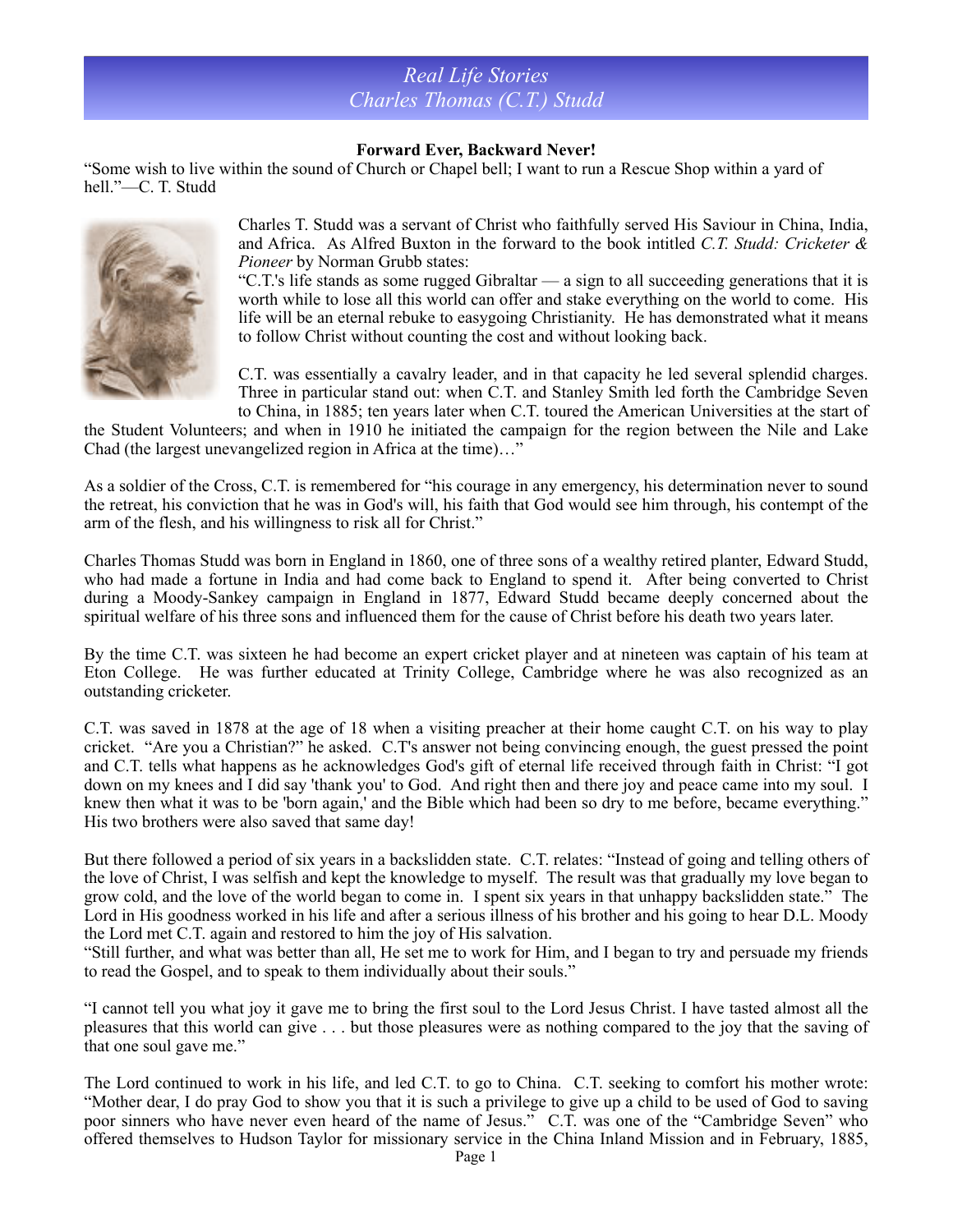## *Real Life Stories Charles Thomas (C.T.) Studd*

sailed for China. Once there, they followed the early practice of the Mission by living and dressing in Chinese fashion. He and the others began at once to learn the language and to further identify themselves with the nationals by wearing Chinese clothing and eating with them.

It was while in China that C.T. reached the age (25 years old) in which according to his father's will he was to inherit a large sum of money. Through reading God's Word and much prayer, C.T. felt led to give his entire fortune to Christ! "This was not a fool's plunge on his part. It was his public testimony before God and man that he believed God's Word to be the surest thing on earth, and that the hundred fold interest which God has promised in this life, not to speak of the next, is an actual reality for those who believe it and act on it."

Before knowing the exact amount of his inheritance, C.T. sent £5000 to Mr. Moody, another £5000 to George Müller (£4000 to be used on missionary work and £1000 among the orphans); as well as £15,000 pounds to support other worthy ministries. In a few months, he was able to discover the exact amount of his inheritance and he gave some additional thousands away, leaving about £3400 pounds in his possession.

Three years after arriving in China, C.T. married a young Irish missionary from Ulster named Priscilla Livingstone Stewart. Just before the wedding he presented his bride with the remaining money from his inheritance. She, not to be outdone, said, "Charlie, what did the Lord tell the rich young man to do?" "Sell all." "Well then, we will start clear with the Lord at our wedding." And they proceeded to give the rest of the money away for the Lord's work.

They served the Lord together in inland China through many perils and hardships until in 1894 after ten years in China, ill health forced the Studds to return to England, where they turned their property over to the China Inland Mission.

From 1896-1897, C.T. toured American universities in behalf of the newly formed Student Volunteer Movement. C.T. describes one of the meetings at Bucknell College in Pennsylvania:

"Had a splendid student's meeting at 6:30. The Lord was greatly with us. After some hymns and a prayer, I spoke for about 30 minutes; then all got on knees, and one after another gave themselves to God in such sentences as 'Lord, take me as I am,' 'I will go with Thee, Lord Jesus.' There must have been a score of them. Oh, surely that is the sweetest music that can ever be heard by any ears, and if sweet to us, how much sweeter to Jesus. Afterwards I got them to sing a hymn:

> *"The cleansing blood I see, I see, I plunge, and oh, it cleanseth me."*

In 1900 the Studd family went to South India where C.T. served as a pastor of a church in Ootacamund for six years. From the time of his conversion, C.T. had felt the responsibility upon their family to take the Gospel to India.

China, then India, and now the heart of Africa. After their return home to England in 1906, C.T. was stirred by the need for missionary pioneer work in Central Africa. But again the path was not without obstacles. Penniless, turned down by the doctor, dropped by a Committee of businessmen who had agreed to support him, yet told by God to go, once more C.T. staked all on obedience to God. As a young man he staked his career, in China he staked his fortune, now he staked his life. His answer to the Committee was: "Gentlemen, God has called me to go, and I will go. I will blaze the trail, though my grave may only become a stepping stone that younger men may follow." Leaving his wife and four daughters in England, C.T. sailed, contrary to medical advice, for the heart of Africa in 1910, where he continued to work until his death in 1931.

C.T. bore much fruit for the Saviour while in Africa as he endured weakness and sickness; loosing most of his teeth and suffering several heart attacks; but he endured hardness as a good soldier of the Lord Jesus Christ!